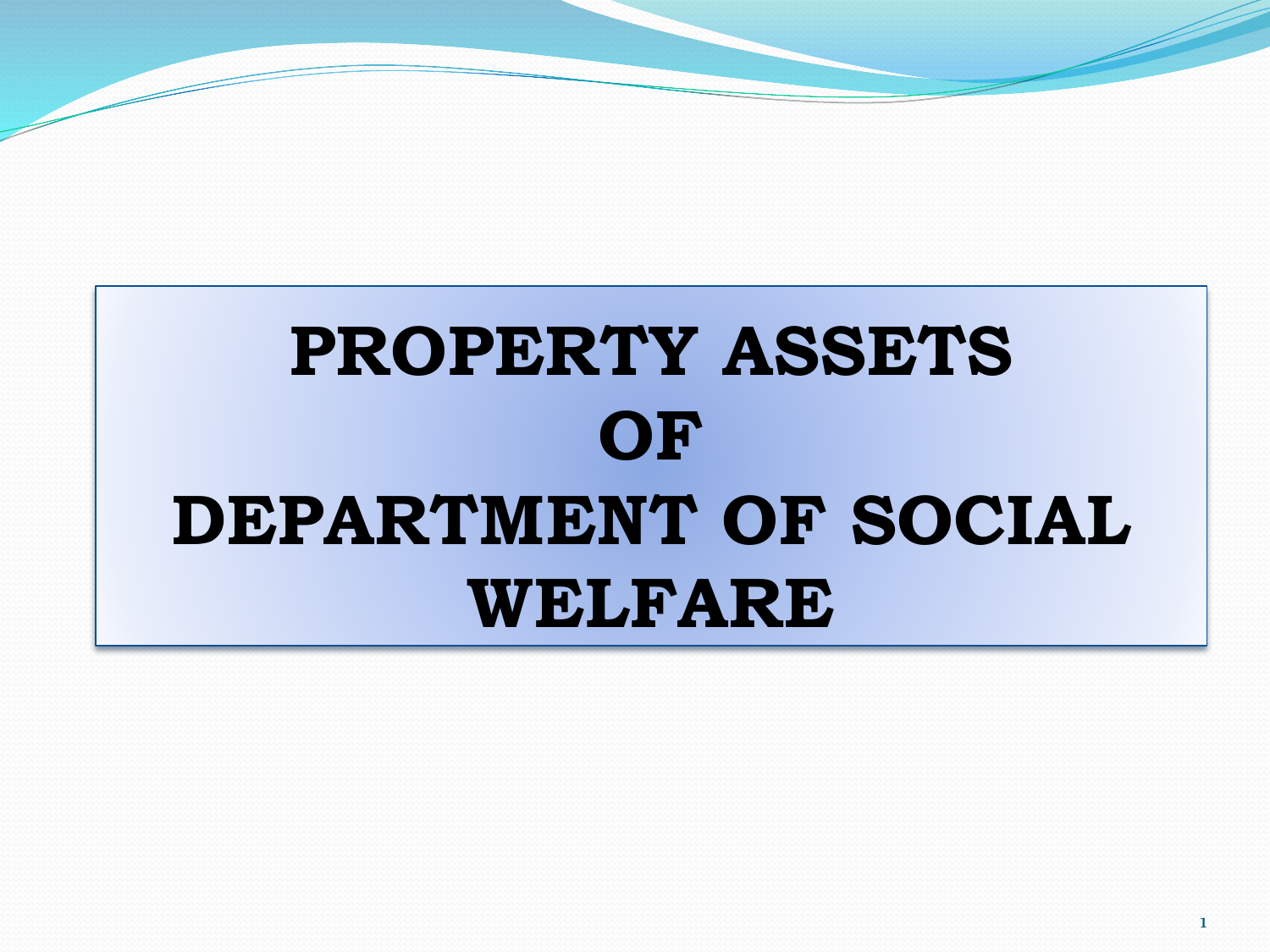## **DETAILS OF BUILDINGS/LAND**

| <b>S1.</b><br>No. | <b>Name of</b><br><b>Building/Land</b>                                | Year<br>of<br><b>Allot</b><br>ment | Location                               | Plinth/<br>Area of<br><b>Building</b> | <b>Total</b><br>Area of<br>Land | <b>Remarks / Utilization</b>                                                                                                                                                                                                                                                                                        |
|-------------------|-----------------------------------------------------------------------|------------------------------------|----------------------------------------|---------------------------------------|---------------------------------|---------------------------------------------------------------------------------------------------------------------------------------------------------------------------------------------------------------------------------------------------------------------------------------------------------------------|
| 1.                | Observation<br>Home for Boys                                          | 1987                               | Naya Gaon,<br>South<br>Andaman         | 300 Sq. mtr.                          | 1000 Sq.<br>mtr.                | $\cdot$ Maximum capacity : 25.<br>* Presently eight boys in conflict with<br>law are lodged.                                                                                                                                                                                                                        |
| 2.                | Vocational<br>Rehabilitation<br>Centre for<br><b>Disabled Persons</b> | 2004                               | Brookshaba<br>d, South<br>Andaman      | 300 Sq. mtr.                          | 600 Sq.<br>mtr.                 | ❖ 22 Divyang Children are<br>being<br>provided<br>services<br>of<br>special<br>educator.<br>❖ Plan is to develop an integrated<br>complex for Divyang.                                                                                                                                                              |
| 3.                | Working Women's<br>Hostel                                             | 1985                               | Phonghy<br>Chaung,<br>South<br>Andaman | 500 Sq. mtr.                          | 1000 Sq.<br>mtr.                | $\div$ Presently 40 women are residing<br>upon payment of a monthly rental<br>* Building made from Prime Minister<br>National Relief Fund                                                                                                                                                                           |
| 4.                | Working Women's<br>Hostel                                             | 2008                               | Dolly Gunj,<br>South<br>Andaman        | 300 Sq. mtr.                          | 600 Sq.<br>mtr.                 | 26<br>❖ Presently<br>working<br>women<br>residing upon payment of a monthly<br>rental<br>* Building made from Prime Minister<br>National Relief Fund                                                                                                                                                                |
| 5.                | Anganwadi<br>Training Centre                                          | 2005                               | Attam Pahar,<br>South<br>Andaman       | 800 Sq. mtr.                          | 2000 Sq.<br>mtr.                | ❖ Constructed by Care India<br>* Balika Niketan (Home for girls in<br>of<br>protection)<br>need<br>$\boldsymbol{\delta}$<br>care<br>functions in 1 <sup>st</sup> floor of this complex<br>❖ Office of CDPO (Urban) is located<br>at the ground floor<br>Anganwadi Training Centre is<br>located at the ground floor |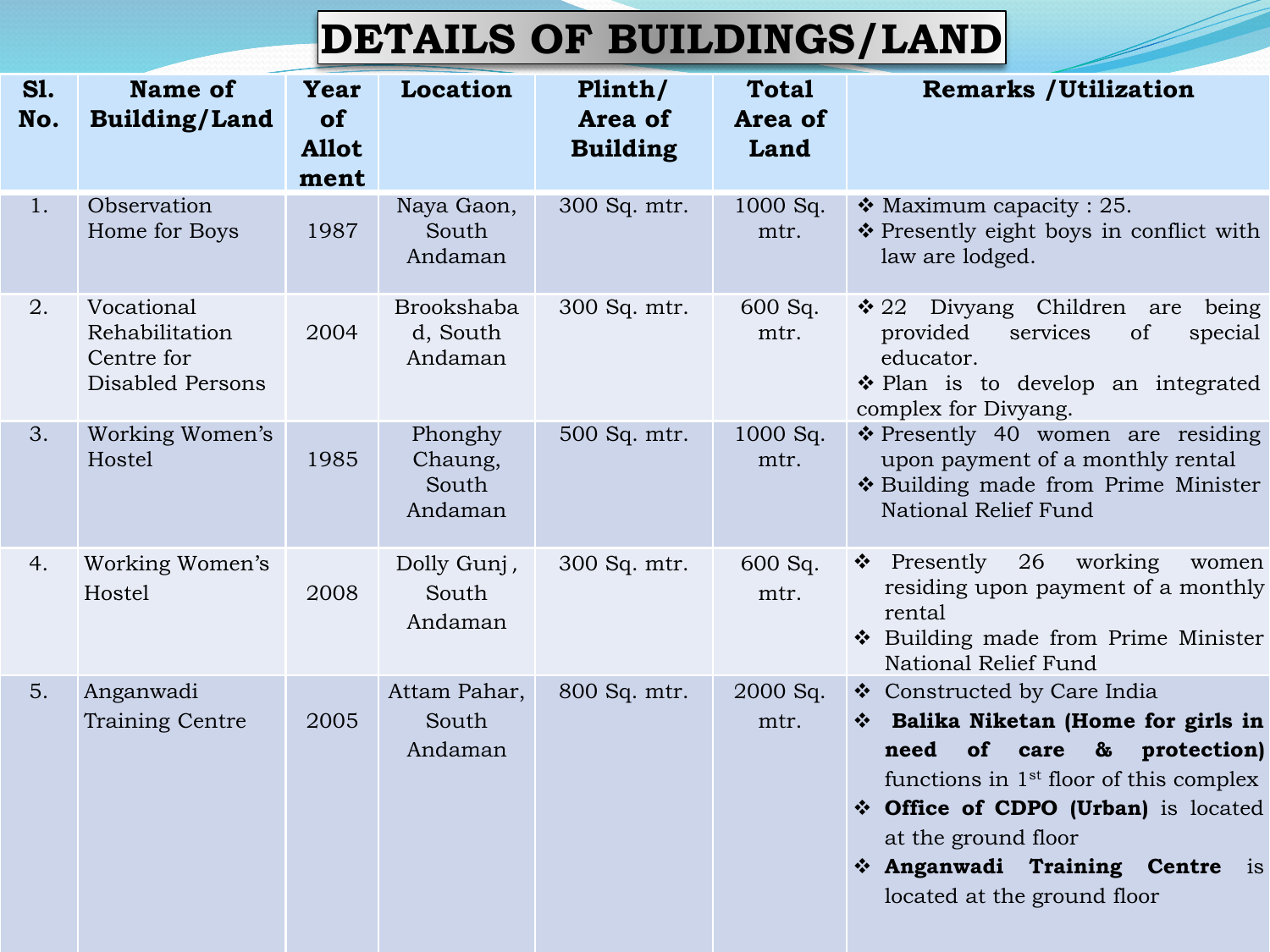| 6.  | Abhyudaya<br>Complex<br>(Children's<br>Home, Old<br>Age Home,<br>Home for<br>Divyang) | 1995 | Ferrargunj,<br>South Andaman | $1200$ Sq.<br>mtr. | Vacant<br>area                                                                                                                                                                                                                                                            | 2.5 Hec. $\bullet$ While 2 buildings handed over in 1999, 3rd<br>building has<br>not been handed over.<br>Expected to be handed over to the<br>department by $15th$ Aug after completion &<br>repairs. Plan is to house Divyang children<br>❖ 30 Elderly persons lodged in<br>Old Age<br>Home. Need more space<br>❖ 13 Divyang children lodged. Present space<br>not adequate<br>❖ Boys in need of care $&$ protection (15-30) |  |
|-----|---------------------------------------------------------------------------------------|------|------------------------------|--------------------|---------------------------------------------------------------------------------------------------------------------------------------------------------------------------------------------------------------------------------------------------------------------------|--------------------------------------------------------------------------------------------------------------------------------------------------------------------------------------------------------------------------------------------------------------------------------------------------------------------------------------------------------------------------------------------------------------------------------|--|
| 7.  | Directorate<br><b>Building</b><br>(Social<br>Welfare)                                 | 2004 | Goal Ghar,<br>South Andaman  | 250 Sq.<br>mtr.    | 600 Sq.<br>mtr                                                                                                                                                                                                                                                            | ❖ Directorate<br>of<br>Social<br>Welfare<br>is<br>functioning here along with Commissioner<br>Disabilities, State Child Protection Unit.<br>* Hajj Committee members share the same<br>office                                                                                                                                                                                                                                  |  |
| 8.  | Vacant Land<br>for Quarter                                                            | 2008 | Naya Gaon,<br>South Andaman  | Vacant<br>Land     | 200 Sq.<br>mtr.                                                                                                                                                                                                                                                           | for<br>construction<br><sub>of</sub><br>❖ Earmarked<br>Superintendent of Observation Home                                                                                                                                                                                                                                                                                                                                      |  |
| 10. | <b>Staff Quarter</b><br>(Type I) 7 Nos                                                | 1995 | Ferrargunj,<br>South Andaman | 300 Sq.<br>mtr.    | mtr.                                                                                                                                                                                                                                                                      | 600 Sq. $\bullet$ All Quarters occupied by staff of the Home.                                                                                                                                                                                                                                                                                                                                                                  |  |
| 11. | Rangat                                                                                | 2015 | Rangat,<br>Middle Andaman    | mtr.               | 3000 Sq. Department has requested Assistant Commissioner<br>(Rangat) to allot alternate land at Nimbutala junction as<br>the existing land is not suitable for construction of<br>Working Women Hostel being in remote area.                                              |                                                                                                                                                                                                                                                                                                                                                                                                                                |  |
| 12. | Multipurpose<br>Building for<br>Minorities                                            | 2012 | Car Nicobar                  |                    | 9970.50 One Building is on the verge of completion. Department<br>Sq. mtr. intends to start activities for training & production<br>involving local community instead of waiting for<br>completion of 2 more blocks. Date for completion and<br>handing over to be fixed. |                                                                                                                                                                                                                                                                                                                                                                                                                                |  |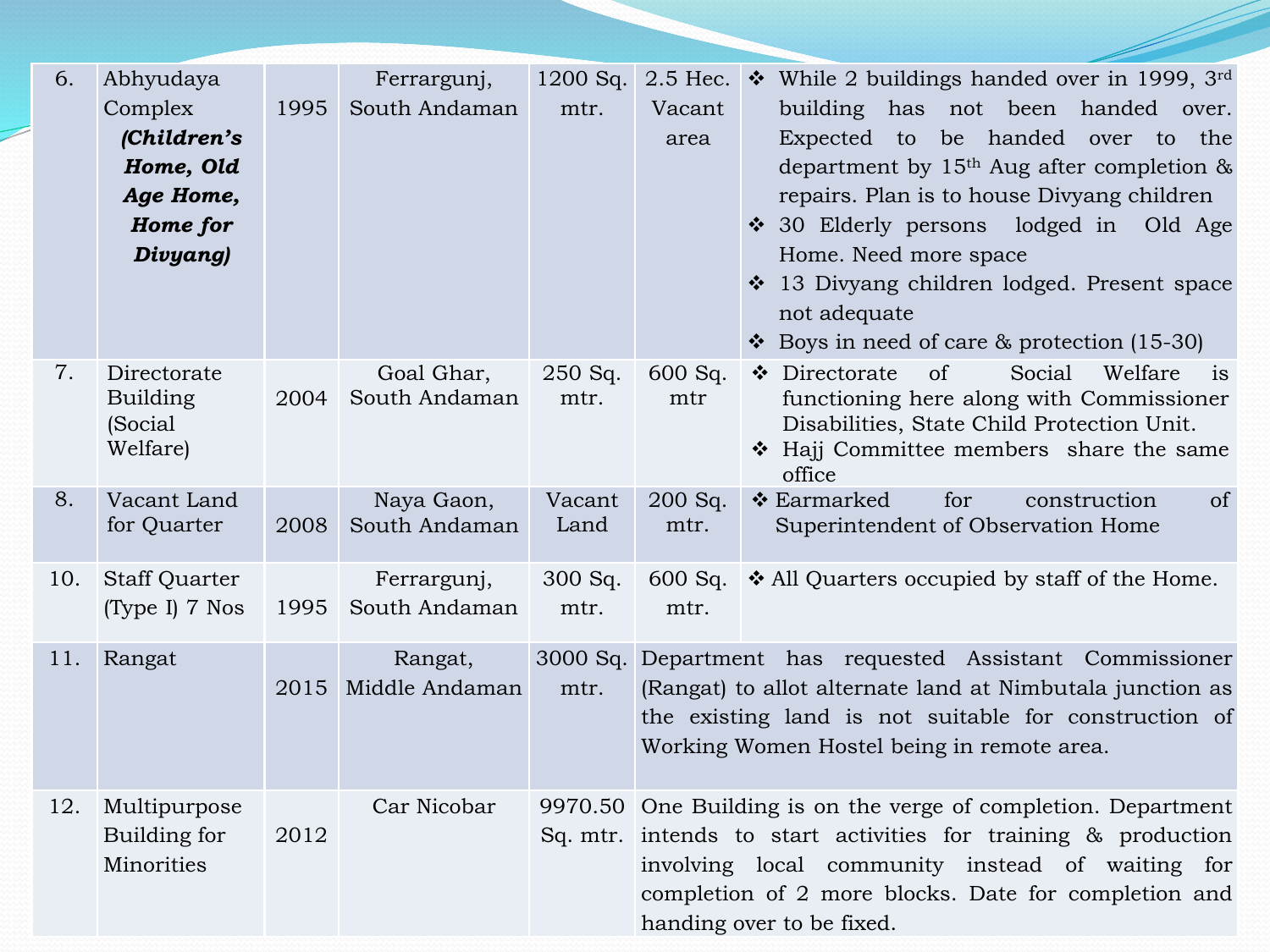

#### **INTEGRATED COMPLEX FOR REHABILITATION OF DIVYANG, BROOKSHABAD**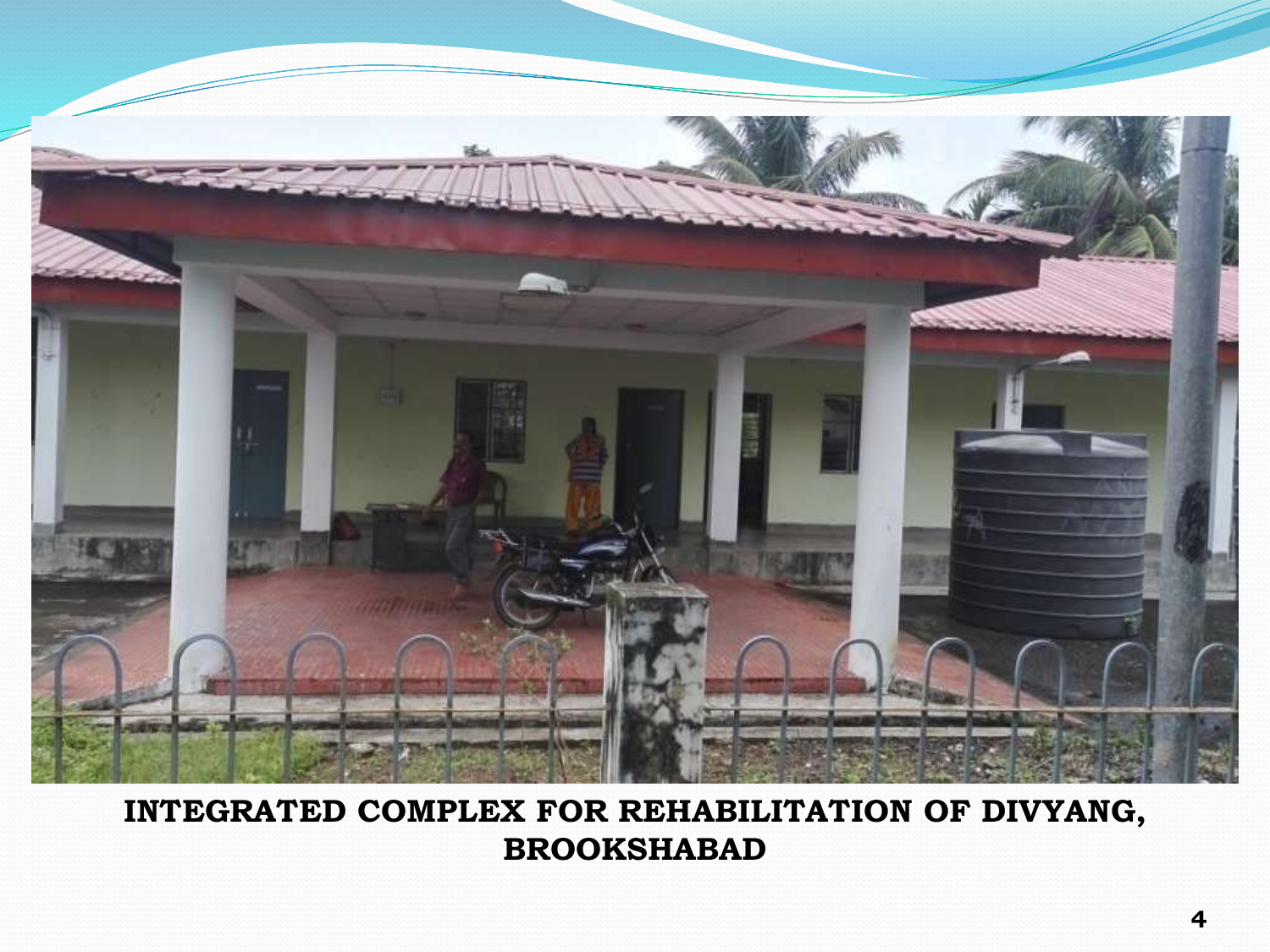#### **ABBHYUDAY COMPLEX HOME FOR DIVYANG**



#### **ABBHYUDAY COMPLEX, FERRARGUNJ**